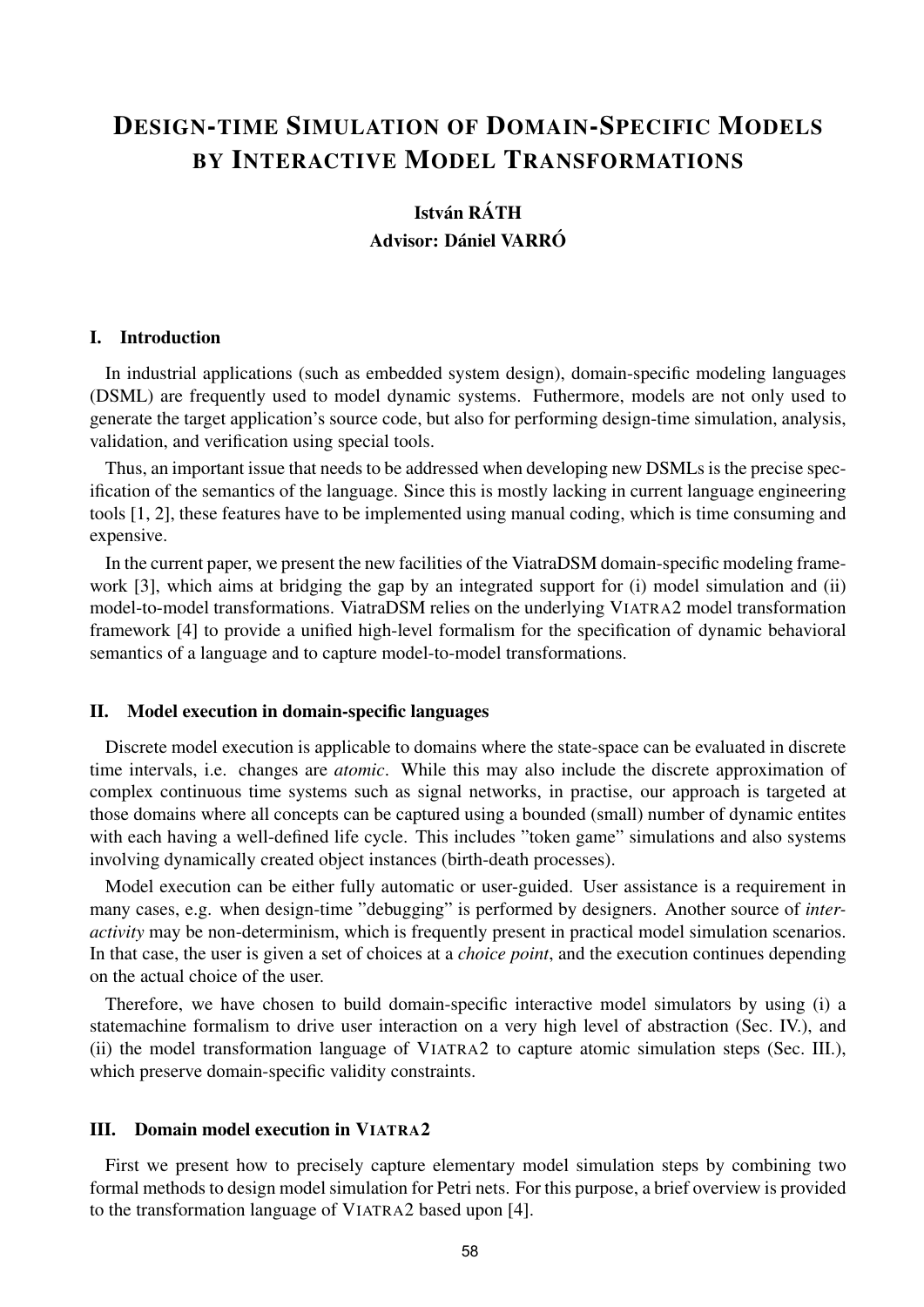## *A. Overview of* VIATRA2 *transformation language*

The Viatra Textual Command Language (VTCL) consists of several constructs that together form an expressive language for developing both model to model transformations and code generators. Graph patterns (GP) define constraints and conditions on models, graph transformation (GT) [5] rules support the definition of elementary model manipulations, while abstract state machine (ASM) [6] rules can be used for the description of control structures.

Graph patterns, negative patterns Graph patterns (Fig. 1) are the atomic units of model transformations. They represent conditions (or constraints) that have to be fulfilled by a part of the model space in order to execute some manipulation steps on the model. Patterns may have parameters listed after the pattern name. The basic pattern body contains model element and relationship definitions defined by VTML constructs ([7]).

A model (i.e. part of the model space) can satisfy

a graph pattern, if the pattern can be matched to a subgraph of the model using a generalized *graph pattern matching* technique presented.

In VTCL, *patterns may call other patterns* using the *find* keyword. This feature enables the reuse of existing patterns as a part of a new (more complex) one.

Graph transformation rules Graph transformation (GT) [5] provides a high-level rule and pattern-based manipulation language for graph models. In VTCL, graph transformation rules (Fig. 2) may be specified

by using a *precondition* (or left-hand side – LHS) pattern determining the applicability of the rule, and a *postcondition* pattern (or right-hand side – RHS) which declaratively specifies the result model after rule application. Elements that are present only in (the image of) the LHS are deleted, elements that are present only in RHS are created, and other model elements remain unchanged. The LHS and RHS patterns share information on matchings by parameter passing.

Complex transformation programs To execute rule fireTransition(in Tr) = seq { graph transformation rules, they have to be invoked from a transformation program. In this case, the actual parameter list of the transformation has to contain a valid value for all input parameters, and an unbound variable for all output parameters. A rule can be exe-

```
forall P with find sourcePlace(Tr, P) do
     apply removeToken(P);
 forall P with find targetPlace(Tr, P) do
      apply addToken(P);
}
```
Figure 3: MT rule: firing a Transition.

cuted for all possible matches by quantifying some of the input parameters using the *forall* construct. To illustrate how a VIATRA2 transformation program can be used to execute a simulation step, a small VIATRA2 transformation program is shown on Figure 3. It takes a Transition instance as input, locates all Places which are connected to the Transition by an OutArc (sourcePlace pattern), removes a token from each of those Places (removeToken rule), locates all Places which are connected to the Transition by an InArc (targetPlace pattern), and adds a token to each of those Places (addToken rule). In this case, the forall ASM construct is used to compute all matches of the sourcePlace and targetPlace patterns, and two simple graph transformation rules are applied to facilitate the removal and addition of Tokens.

Enabledness calculation A graph pattern expressing the enabledness condition for the simple fire simulation step can be used with the forall construct, which generates all matchings for that pattern.

**pattern** placeToken(P, T) = { // variable P is an instance of 'Place' 'PetriNet'.'Place'(P); // variable T is an instance of 'Transition' 'PetriNet'.'Transition'(T); // they connected by a 'tokens' relation 'PetriNet'.'Place'.'tokens'(R, P, T); }

// Describes a Place and its Token instance.

Figure 1: Graph pattern: a Place and its Token.

```
// Removes a token from the place 'Place'.
gtrule removeToken(in Place) =
{
 precondition find placeToken(Place, Token)
 postcondition find place(Place)
}
```
Figure 2: GT rule: removing a Token from a Place.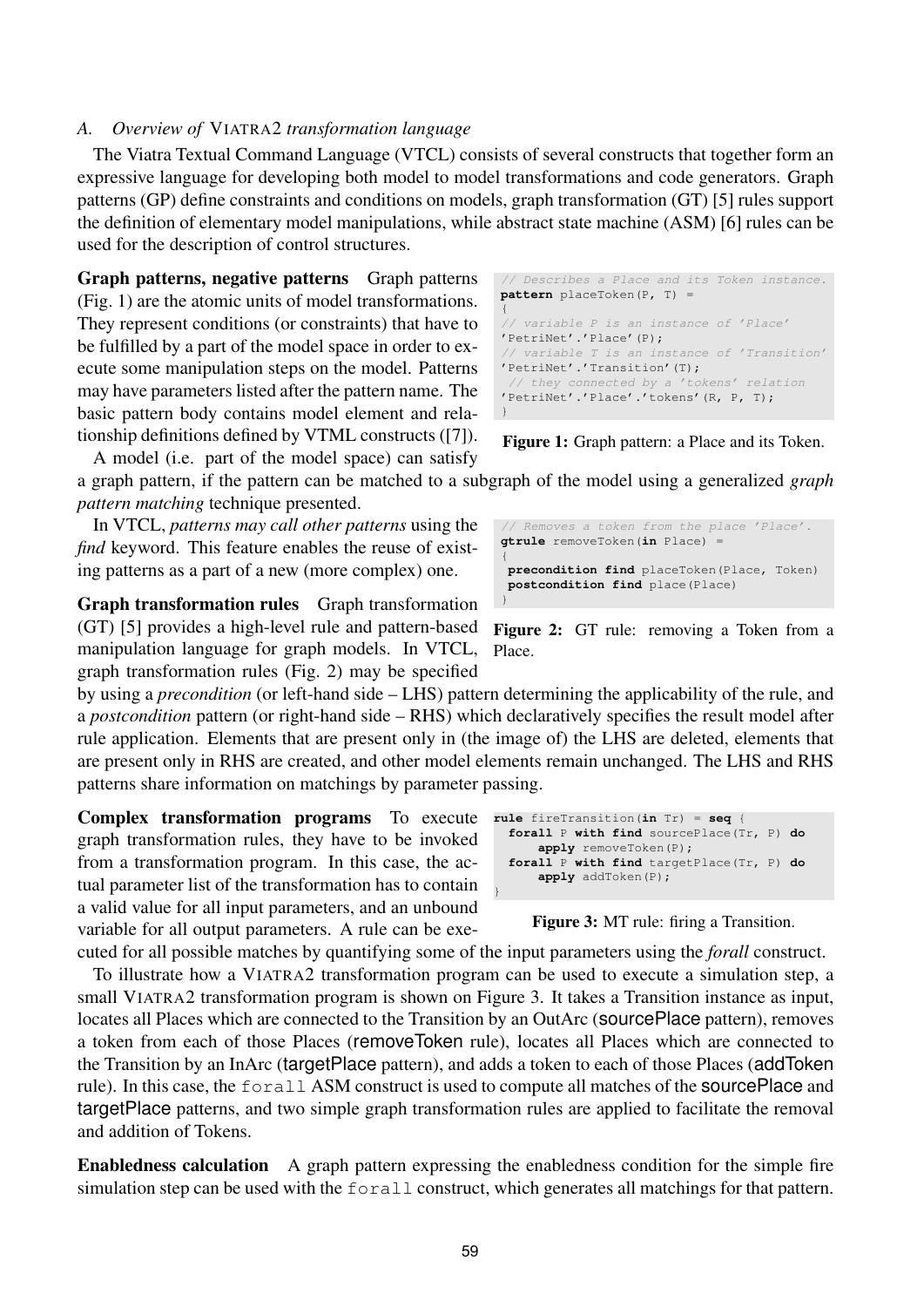#### IV. User-guided transformations for model simulation

To facilitate design-time interactive model execution, the ViatraDSM framework provides domain-specific userguided simulation built on top of VIATRA2 model transformations. The fundamental idea is that each atomic model simulation step (modifying the instance model but preserving syntactic validity) is a VIATRA2 model transformation, defined over the abstract syntax metamodel of the domain. User interaction may be provided when the execution of step is fully finished. The user may continuously observe the changes of the domain-specific model as the simulation steps are executed, and provide input at non-deterministic choice points. This interaction is specified by a state transition system based on guarded commands.



Figure 4: Abstract and concrete state spaces.

#### *A. The simulation process*

An abstract simulation execution, which is perceived by the user, can be formalised using a state transition system specified by guarded commands. Transformation programs defined in Sec. III. can be grouped into two categories: (i) *enabledness conditions* EC and (ii) *simulation rules* R. Simulation rules can be used to manage control and data flow; it is up to the designer to separate these concerns if the domain necessitates. Enabledness conditions act as guards for the execution of simulation rules. The simulation process is illustrated in Fig. 4 using abstract (top) and concrete (bottom) steps.

The abstract system evolves along transitions by executing a simulation rule  $r$  provided that the guard of this rule  $g_r$  is satisfied. This abstract guard is a logical formula composed of (positive or negative) enabledness conditions as literals. The abstract transition system captures the high-level view of a simulation as perceived by the designer.

All transitions on the abstract level are *potential* transitions, i.e. there may but not necessarily be a corresponding concrete transition in the system model. For instance, if the "fire transition" simulation step rule is be fireable for transition T1, but not fireable for transitions T2 and T3, this still becomes a valid transition on the abstract level. However, due to the dynamic nature of the system state, it is frequently infeasible to a priori calculate all the transitions on the abstract level. Instead, the execution of an abstract transition is derived from executing steps on the concrete level as follows:

- First all enabledness conditions (e.g.  $EC_1(X)$  and  $EC_2(Y)$  in Fig. 4) are evaluated by initiating graph pattern matching on the current concrete state  $M$  in order to determine the current abstract state. An enabledness condition is satisfied if there is at least one match on the concrete level. The validity of enabledness conditions determine the abstract state, e.g. if  $PM_1(x, y)$  is a part of the system model which satisfies both  $EC_1(X)$  and  $EC_2(Y)$  along some match  $X = x$  and  $Y = y$ , then one can conclude that the abstract state machine is in the abstract state  $EC_1(X) \wedge EC_2(Y)$ .
- Then we check on the abstract level, which simulation transitions are enabled, i.e. lead out from the current abstract state (e.g.  $r_1(Y)$  and  $r_2(X)$  in Fig. 4. Exactly these enabled simulation rules will be offered to the designer for user interaction. If there are multiple matches of a simulation rule on the concrete level, they denote additional user choice points. This way, a user can select the next simulation rule to apply as well as the concrete matches (e.g.  $Y = y$ ) where the corresponding rules are applicable.
- After the user makes his or her choice, the simulation rule is executed for the given match on the concrete level to derive a new model  $M_1$  from M as a result of the atomic simulation step. After this, the process starts over again by evaluating the enabledness conditions in  $M_1$ .